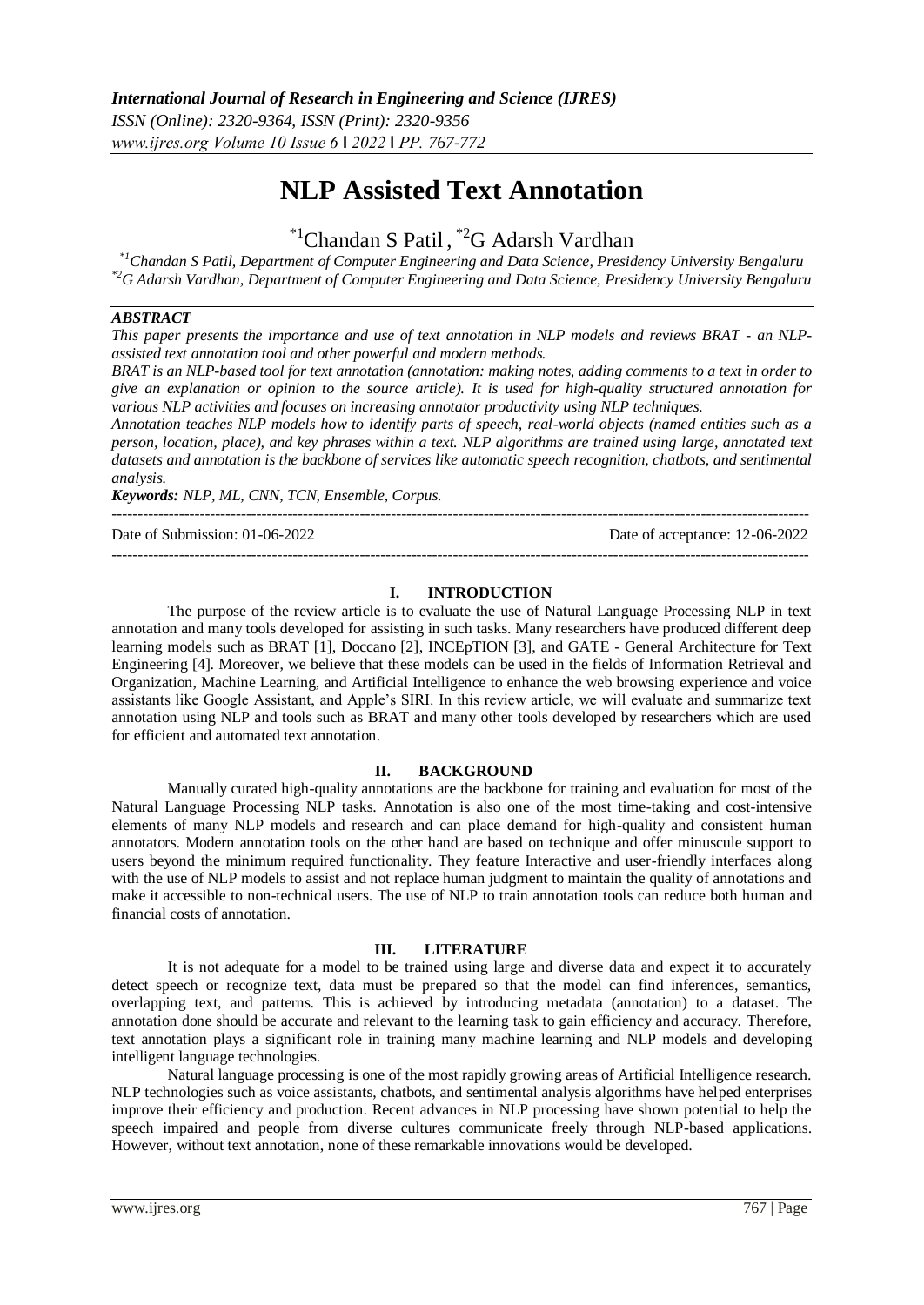The goal is to minimize manual effort and ensure deduplication (and other downstream data processing) is maximally effective and eliminate the gap between human perception and machine representation.

#### Deep Learning techniques used for Text Annotation

Most of the models used are TCN (Temporal Convolutional Network) or Ensemble-based modes. TCN is an exceptional alternative to recurrent architecture model RNN since it can take a long sequence of inputs without suffering from vanishing gradients and has been proven to be effective in classifying text data.



**Figure 1.** The proposed TCN model.

Ensemble models outperform other single-based models in tasks such as classification and can help make better predictions. Models such as the 1D CNN and BiRNN are excellent models which can be combined for text classification.



**Figure 2**. ensemble-based model with CNN and BiGRU.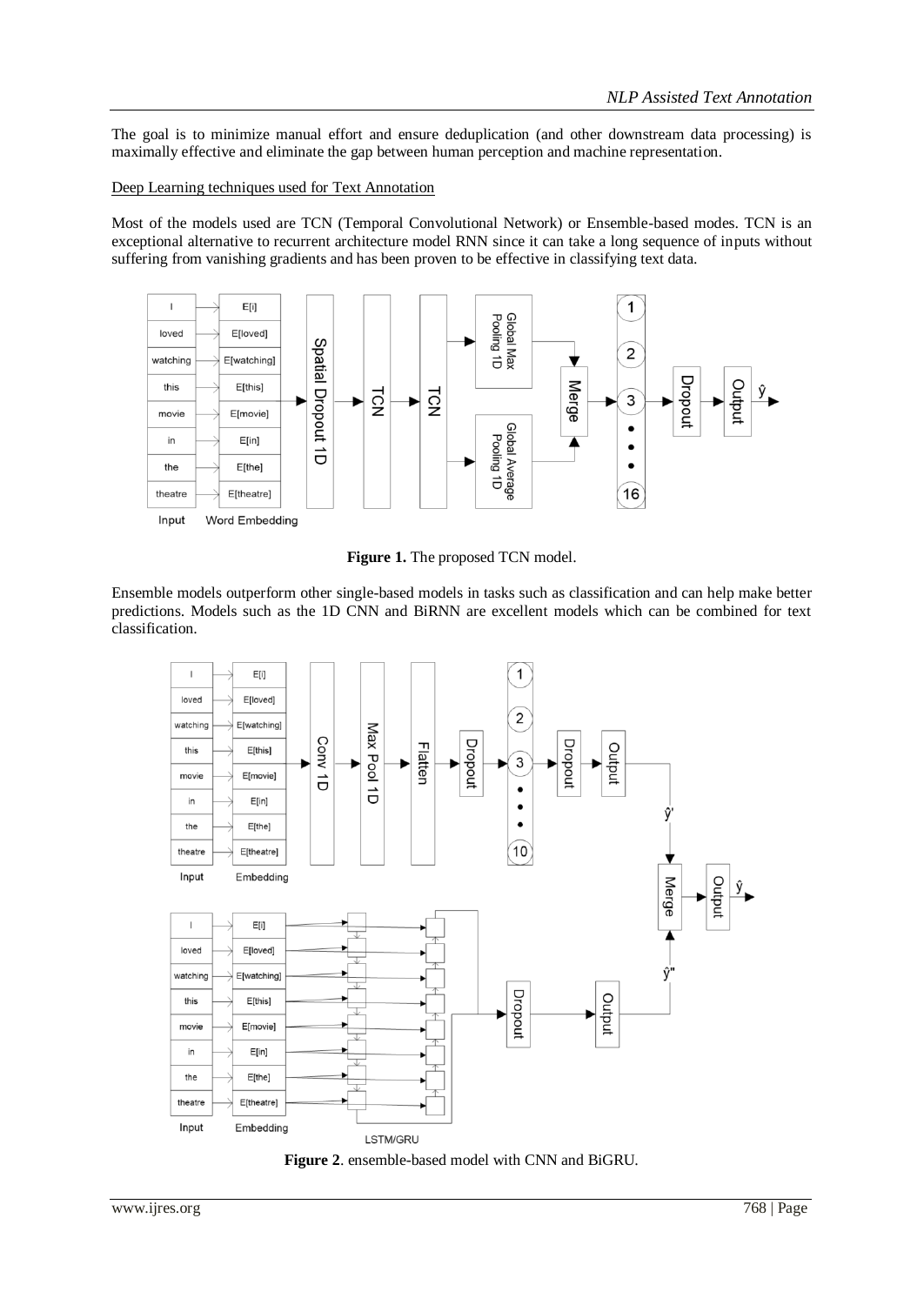Studies on various models and their performance concluded that using word embedding caused a spike in performance. Pre-trained models can increase the accuracy of the model to a high margin and using an ensemble-based model with TCN can challenge the benchmarks even more.

#### **NLP Assisted Annotation Tools**

These are algorithms designed for the automated addition of linguistic information to a corpus. They are trained using Deep Neural Networks with large datasets and can be developed to perform several types of annotation such as sentimental annotation, entity annotation, text classification, linguistic annotation, and intent annotation. There are many open-source tools available on the internet and we will be reviewing some of them later in this article.

Features Required for a Good Annotation Tool

#### **High-Quality Annotation Visualization and Interface**

The creation of an interactive and user-friendly annotation visualization is critical for users to understand the text being annotated and users from non-tech backgrounds can find it easier to use the tool. Use of a vectorbased visualization that provides a scalable and detailed rendering.

Combining PDF and EPS image formats functionality to support use in for example figures in a publication. Features such as annotation editing by using modern web technologies can offer users a familiar environment to work with.



Figure 3. BRAT UI, connecting annotations for "moving" and "Citibank"

#### **Multifaceted Annotation Support**

Annotation tools must be capable of performing diverse annotation tasks such as POS-tagging, normalization, entity mentions, chunking, semantic role labeling, and many more. Such features can enable them to perform tasks such as source detection, text illustration, geolocation identification, and caption generation.

| ication of several major di                                        | <b>Biological Process</b><br>cause rheumatoid arthritis<br>"reproductive"                                                                                | ID: T23     |  |  |
|--------------------------------------------------------------------|----------------------------------------------------------------------------------------------------------------------------------------------------------|-------------|--|--|
| S0<br>tic regions critical for coll                                | arthritis by studying aged female mice<br>Name:reproduction                                                                                              | GO: 0000003 |  |  |
| r had different <mark>reproductw</mark>                            | Synonym:reproductive physiological process<br>Definition: The production by an organism of new<br>individuals that contain some portion of their genetic |             |  |  |
| material inherited from that organism.<br>al genome wide screenin  |                                                                                                                                                          |             |  |  |
|                                                                    | EG<br>of onset on chromosome 11 (denoted Cia40), which colocalizes with a locus                                                                          |             |  |  |
| Figure 4. BRAT UI, an example of normalization of a corpus (CRAFT) |                                                                                                                                                          |             |  |  |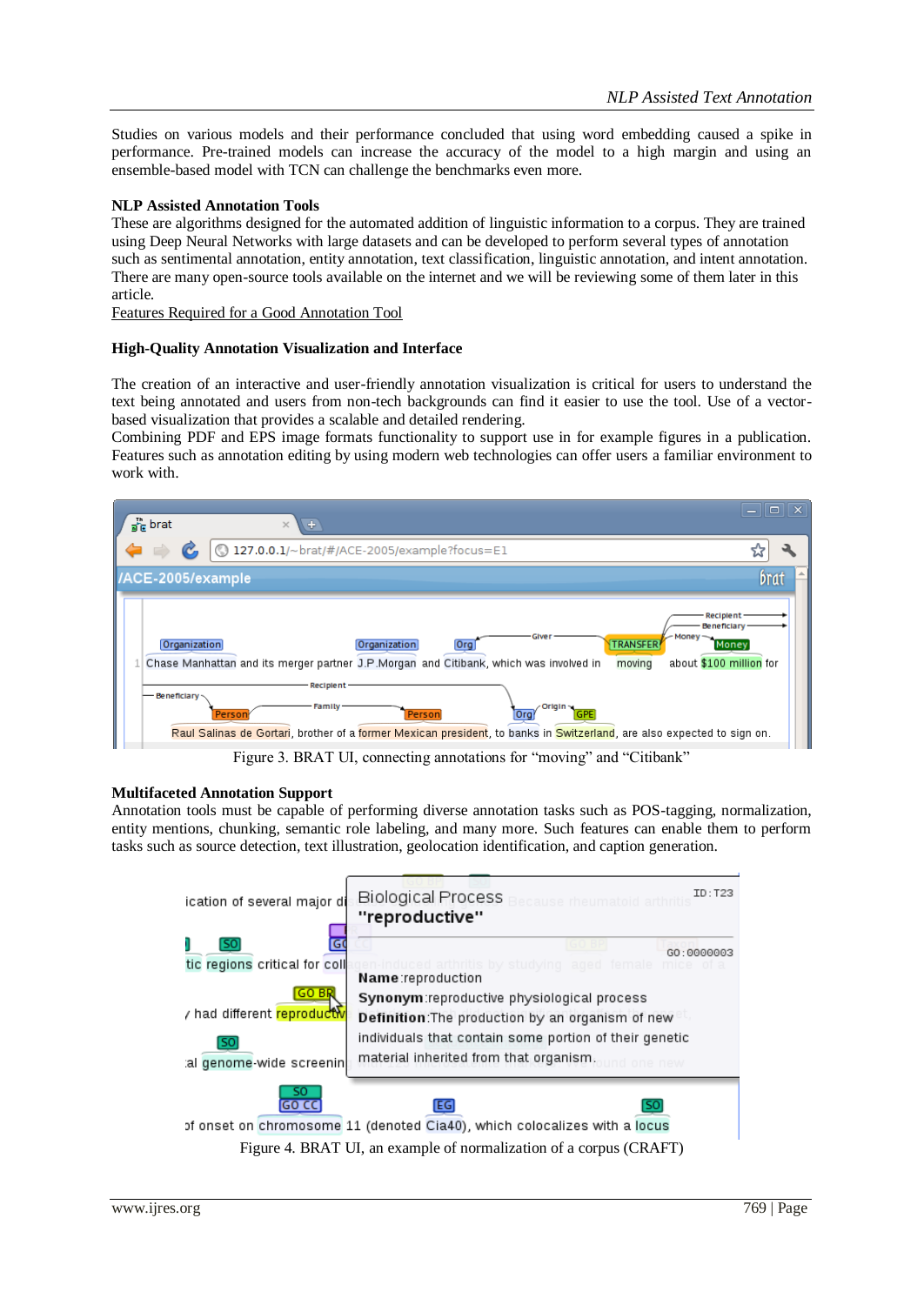## **Integration of NLP technology**

Implementation of various NLP technologies such as TCS and Ensemble-based models as mentioned above and various other models such as HMM - Hidden Markov Model can be used to integrate automatic annotation and the annotation workflow. Human judgment cannot be fully replaced. To address this issue, augmentation of input processes from statistical and machine learning models for the annotation while still using a human annotator to supervise the annotation procedure has been seen to be an effective process.

# **Corpora Search Functionality**

Users can search the data using a full range of search tools and the annotated result with a rich set of options using the keyword in context concordance and for browsing using the aspects of the matched annotation (type, text, context).

| Search  |                   |              |                     | $\overline{\mathbf{x}}$ |
|---------|-------------------|--------------|---------------------|-------------------------|
| Text    | <b>Entity</b>     | <b>Event</b> | Relation            |                         |
| Text    |                   |              |                     |                         |
| Options | Search in current |              | document collection | Show advanced           |
|         |                   |              | Clear               | Cancel<br>OK            |

Figure 4. BRAT search dialog

# **BRAT - NLP Assisted Text Annotation Tool**

BRAT is designed for structured annotation, where the text/corpus has a fixed form but is not freeform text that can be processed and interpreted automatically using an ANN-based algorithm.

BRAT also supports the annotation of **n-ary associations**, which can link a large number of annotations that participate in certain roles and is ideal for **named entity recognition** and binary relations for simple **relational information extraction** tasks. It also supports **normalization** annotations that associate other annotations with resources such as Wikipedia. BRAT also implements NLP-based techniques to support human annotation efforts.



Figure 5. relation and event annotation guidelines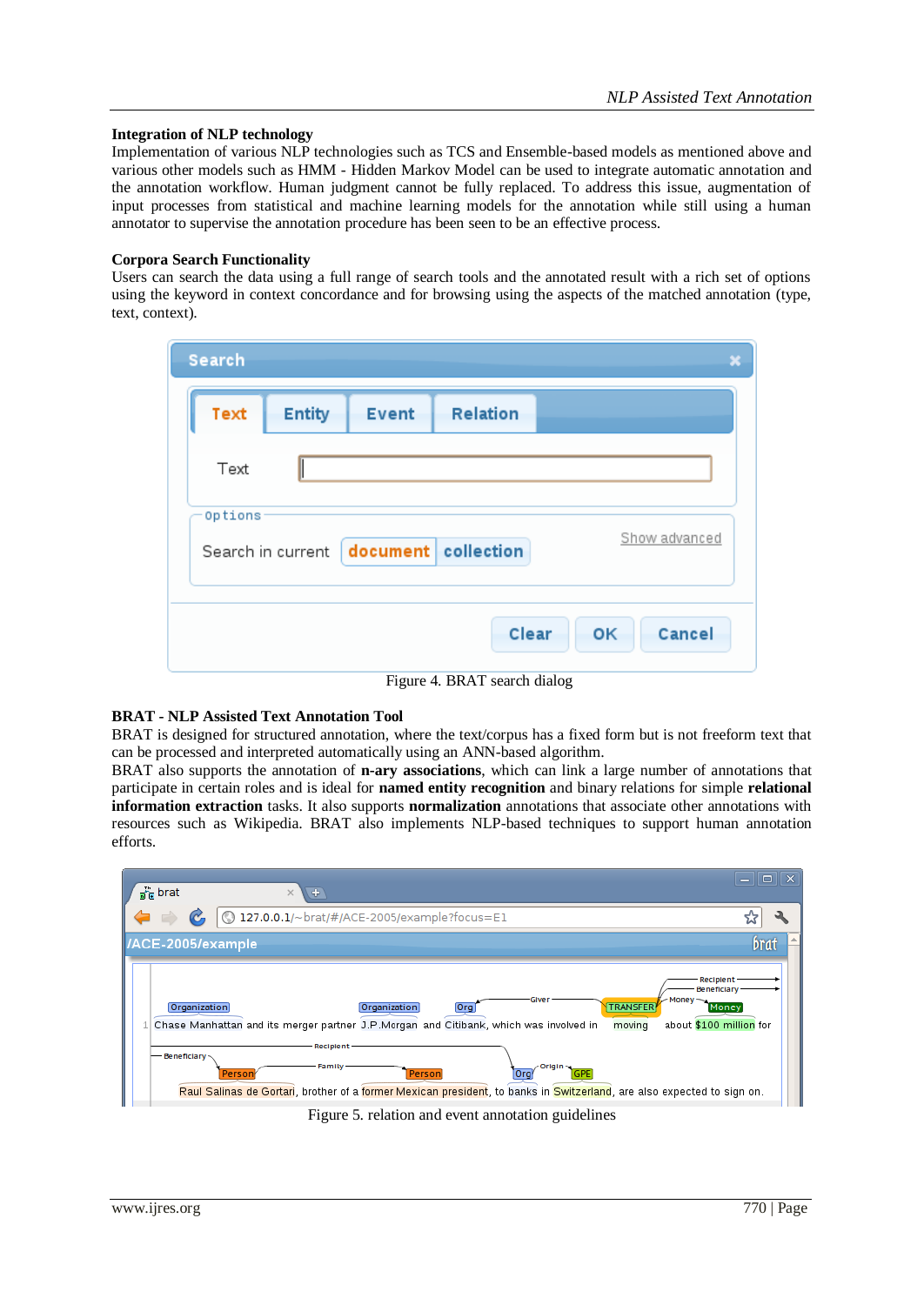# **BRAT Annotation Capabilities**

Various annotation tasks can be performed using BRAT such as

- Entity mention detection
- **Event extraction**
- Conference resolution
- **Normalization**
- Chunking
- Dependency syntax
- Meta-knowledge

BRAT can be used for many other tasks other than annotation such as **visualization** and **information extraction system evaluation.**



Figure 6. annotation visualization

BRAT supports Real-time collaboration using a client-server architecture which allows multiple annotators to work simultaneously on the corpora and be able to view each other's edits in real-time. It is also fully configurable allowing each document to have its own configuration, allowing multiple projects to be hosted on a single server. Annotation validation is included in BRAT, and it can check all the restrictions that can be provided in its expressive configuration.



#### **Implementation**

BRAT is built on a client-server architecture with HTTP and JSON as the communication protocol. It can easily be modified to replace the client or server. XHTML and SVG - Scalable Vector Graphics - are used by the client to connect with the server, which is implemented using JavaScript and XML (AJAX) technologies. It supports both CGI and FastCGI protocols and employs a stateless server back-end implementation in Python.

#### **Other Tools**

#### **RADISP**

RADISP - robust, accurate, but domain-independent, statistical parsing is a model which attempts to combine both phase boundaries and grammatical relations in the statistical annotation of general text. A beam search is done for the most probable overall analysis on the threshold output of each phase. In this model, the text is first